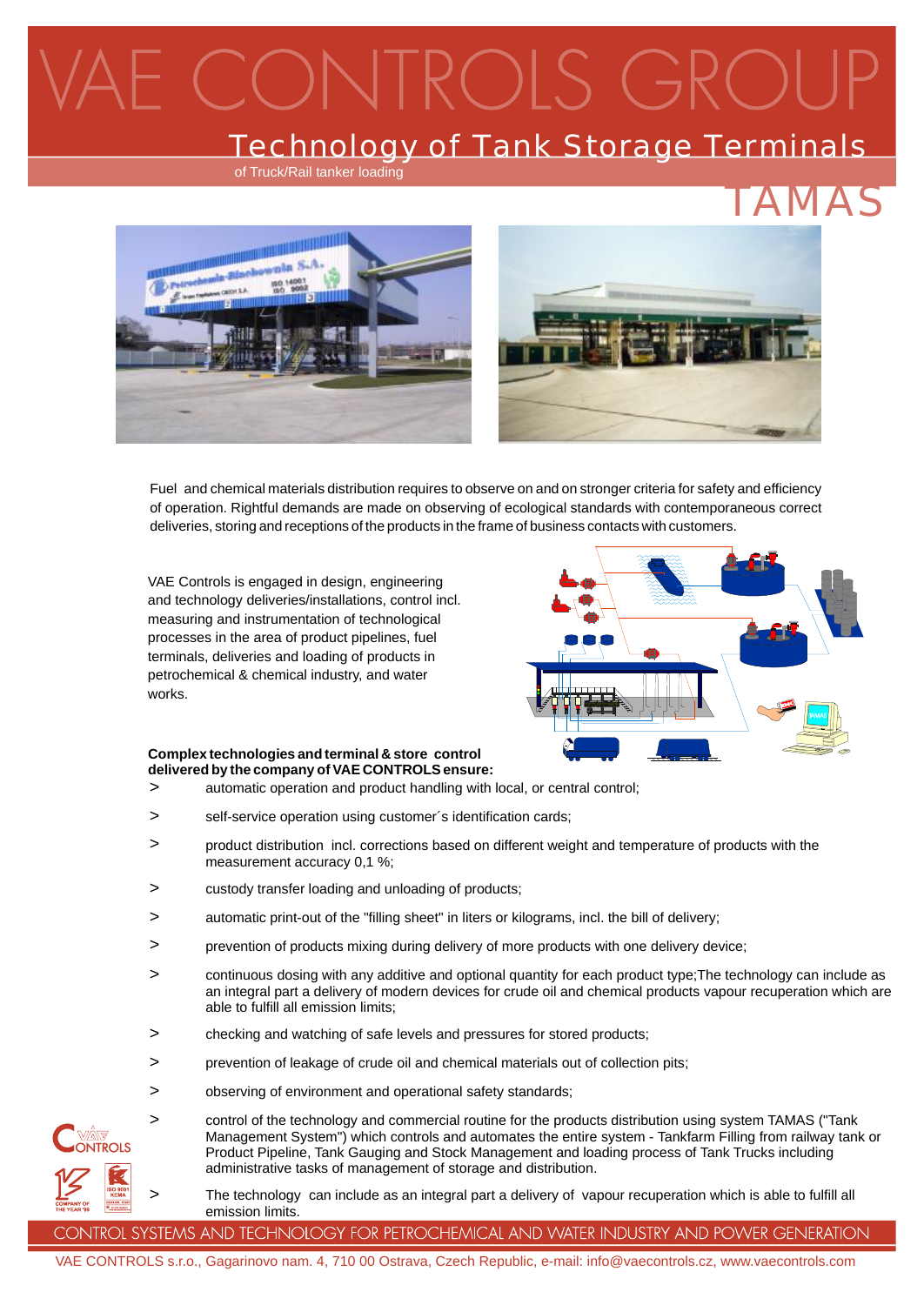## VTROLS GROU  $\Box($ )

### Technology of Tank Storage Terminals

of Truck/Rail tanker loading



#### The company of VAE CONTROLS s r. o. carries out following activities in the area of terminals and stores for fuel **and chemical products:**

- technology design and project work, including electrical and control system parts;
- installations of storing tanks, piping and connected technological constructions;
- electrotechnology installations and deliveries;
- measurement and instrumentation, control system;
- engineering activities, putting into operation and the following service.

The company of VAE CONTROLS s r. o. delivers both its own technical devices, and devices of companies having world-wide reputation, and guarantees peek level of the technology.



CONTROL SYSTEMS AND TECHNOLOGY FOR PETROCHEMICAL AND WATER INDUSTRY AND POWER GENERATION